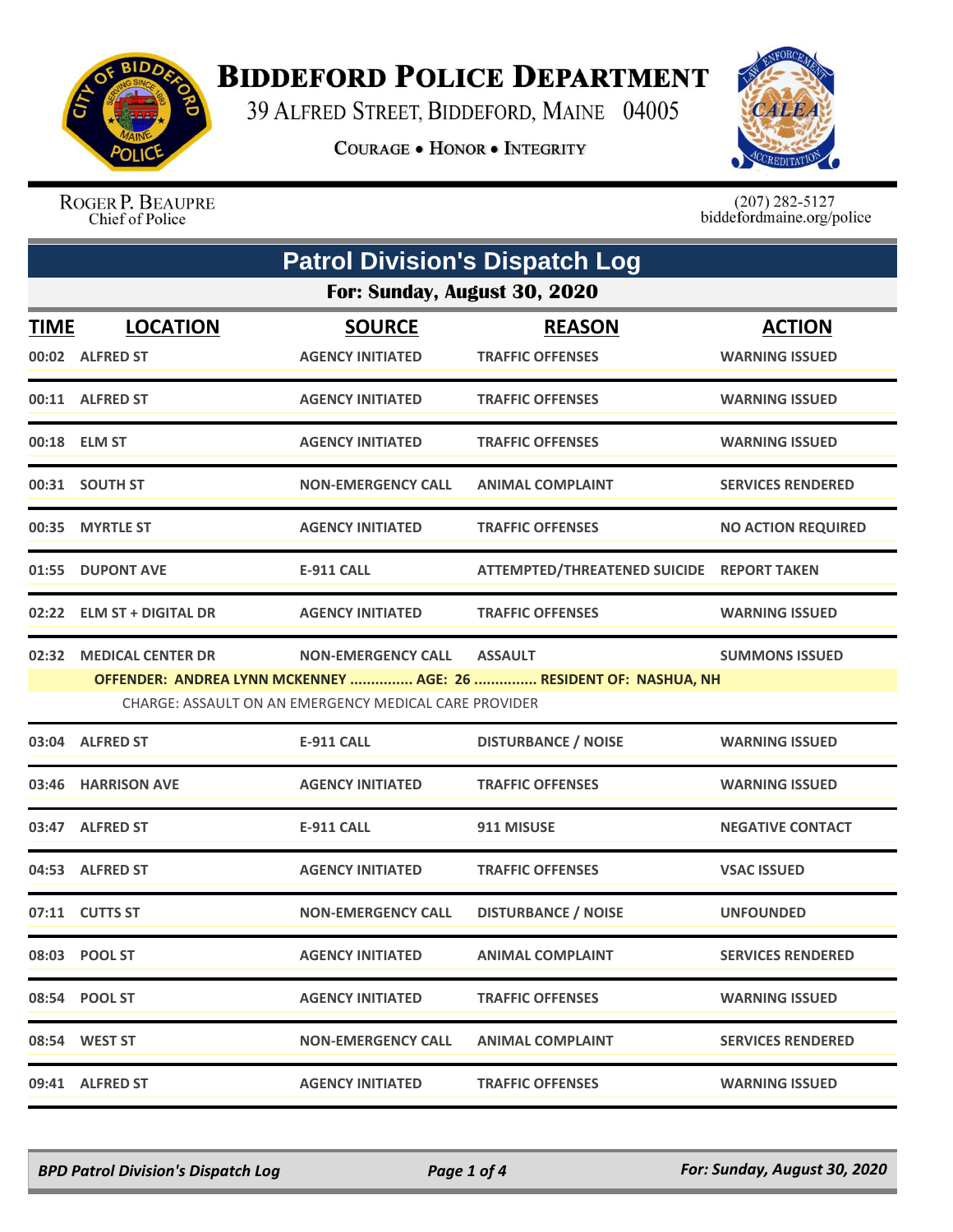| <b>TIME</b> | <b>LOCATION</b>           | <b>SOURCE</b>             | <b>REASON</b>              | <b>ACTION</b>                |
|-------------|---------------------------|---------------------------|----------------------------|------------------------------|
|             | 09:48 ELM ST              | <b>AGENCY INITIATED</b>   | <b>TRAFFIC OFFENSES</b>    | <b>VSAC ISSUED</b>           |
|             | 09:48 PROSPECT ST         | <b>E-911 CALL</b>         | <b>DOMESTIC COMPLAINTS</b> | <b>GONE ON ARRIVAL</b>       |
|             | 10:03 MAINE TPKE          | <b>E-911 CALL</b>         | 911 MISUSE                 | <b>REFERRED OTHER AGENCY</b> |
|             | 10:15 ALFRED ST           | <b>AGENCY INITIATED</b>   | <b>TRAFFIC OFFENSES</b>    | <b>VSAC ISSUED</b>           |
|             | 10:35 ALFRED ST           | <b>AGENCY INITIATED</b>   | <b>TRAFFIC OFFENSES</b>    | <b>WARNING ISSUED</b>        |
|             | 10:35 SOUTH ST            | <b>NON-EMERGENCY CALL</b> | <b>PAPERWORK</b>           | <b>PAPERWORK SERVED</b>      |
|             | 10:43 LONG AVE            | <b>NON-EMERGENCY CALL</b> | <b>PARKING COMPLAINT</b>   | <b>CANCELLED IN ROUTE</b>    |
|             | <b>10:47 PIKE ST</b>      | E-911 CALL                | <b>DOMESTIC COMPLAINTS</b> | <b>REPORT TAKEN</b>          |
|             | 10:48 ALFRED ST           | <b>AGENCY INITIATED</b>   | <b>TRAFFIC OFFENSES</b>    | <b>VSAC ISSUED</b>           |
|             | 11:34 ALFRED ST           | <b>AGENCY INITIATED</b>   | <b>TRAFFIC OFFENSES</b>    | <b>VSAC ISSUED</b>           |
|             | 11:38 MARIAL AVE          | E-911 CALL                | 911 MISUSE                 | <b>DISPATCH HANDLED</b>      |
|             | 11:43 HILL ST             | <b>NON-EMERGENCY CALL</b> | <b>SUSPICION</b>           | <b>SERVICES RENDERED</b>     |
|             | 11:55 TAYLOR ST           | <b>E-911 CALL</b>         | 911 MISUSE                 | <b>WARNING ISSUED</b>        |
|             | 12:01 STATE ST            | <b>E-911 CALL</b>         | <b>DOMESTIC COMPLAINTS</b> | <b>REPORT TAKEN</b>          |
|             | 12:09 SOUTH ST            | <b>NON-EMERGENCY CALL</b> | <b>CRIMINAL MISCHIEF</b>   | <b>SERVICES RENDERED</b>     |
|             | 12:23 HARRISON AVE        | <b>NON-EMERGENCY CALL</b> | <b>ALL OTHER</b>           | <b>REFERRED OTHER AGENCY</b> |
|             | 12:27 ALFRED ST           | <b>NON-EMERGENCY CALL</b> | <b>ARTICLES LOST/FOUND</b> | <b>SERVICES RENDERED</b>     |
|             | 12:28 PEARL ST            | <b>E-911 CALL</b>         | 911 MISUSE                 | <b>NO ACTION REQUIRED</b>    |
|             | 12:32 SOUTH ST            | <b>E-911 CALL</b>         | 911 MISUSE                 | <b>UNFOUNDED</b>             |
|             | 12:46 HILL ST + PROPEL DR | <b>AGENCY INITIATED</b>   | <b>TRAFFIC OFFENSES</b>    | <b>WARNING ISSUED</b>        |
|             | 12:58 ELM ST              | <b>AGENCY INITIATED</b>   | <b>TRAFFIC OFFENSES</b>    | <b>VSAC ISSUED</b>           |
|             | <b>13:19 PRECOURT ST</b>  | <b>AGENCY INITIATED</b>   | <b>TRAFFIC OFFENSES</b>    | <b>VSAC ISSUED</b>           |
|             | 13:26 PROSPECT ST         | E-911 CALL                | 911 MISUSE                 | <b>DISPATCH HANDLED</b>      |
|             | 13:32 PRECOURT ST         | <b>AGENCY INITIATED</b>   | <b>TRAFFIC OFFENSES</b>    | <b>VSAC ISSUED</b>           |
|             | 13:48 ELM ST              | <b>AGENCY INITIATED</b>   | <b>TRAFFIC OFFENSES</b>    | <b>WARNING ISSUED</b>        |

*BPD Patrol Division's Dispatch Log Page 2 of 4 For: Sunday, August 30, 2020*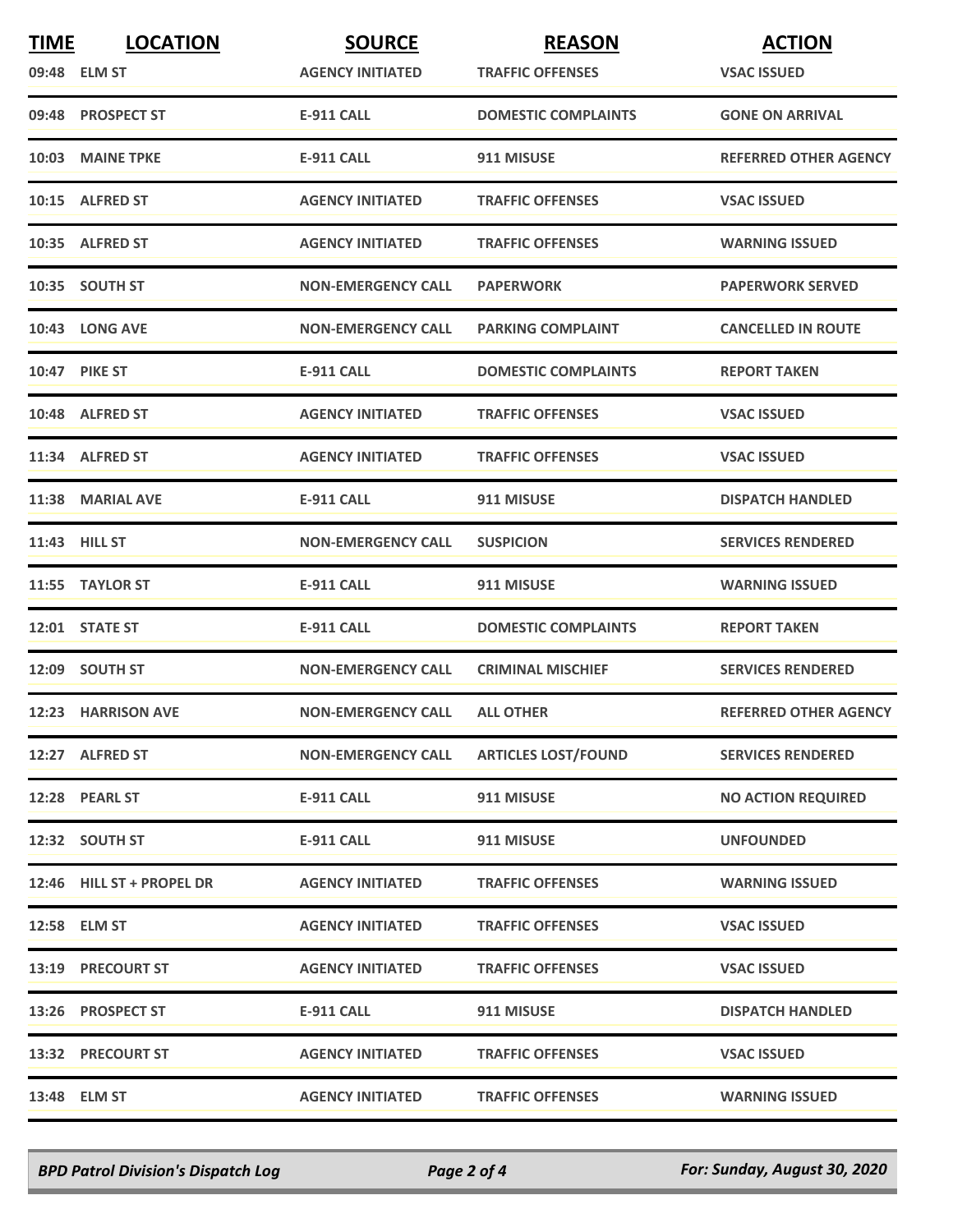| <b>TIME</b> | <b>LOCATION</b>                    | <b>SOURCE</b>             | <b>REASON</b>                                       | <b>ACTION</b>                |
|-------------|------------------------------------|---------------------------|-----------------------------------------------------|------------------------------|
|             | 14:00 ELM ST                       | <b>AGENCY INITIATED</b>   | <b>TRAFFIC OFFENSES</b>                             | <b>WARNING ISSUED</b>        |
|             | 14:03 HILLS BEACH RD               | <b>AGENCY INITIATED</b>   | <b>TRAFFIC OFFENSES</b>                             | <b>VSAC ISSUED</b>           |
|             | 14:10 ELM ST                       | <b>AGENCY INITIATED</b>   | <b>TRAFFIC OFFENSES</b>                             | <b>VSAC ISSUED</b>           |
|             | 14:11 ADAMS ST                     | <b>WALK-IN AT STATION</b> | <b>CHECK WELFARE</b>                                | <b>SERVICES RENDERED</b>     |
|             | 14:30 SOUTH ST                     | <b>NON-EMERGENCY CALL</b> | <b>SUSPICION</b>                                    | <b>SERVICES RENDERED</b>     |
|             | 14:52 MARINER WAY                  | <b>E-911 CALL</b>         | <b>DOMESTIC COMPLAINTS</b>                          | <b>REPORT TAKEN</b>          |
|             | 15:16 SOUTH ST                     | <b>E-911 CALL</b>         | 911 MISUSE                                          | <b>SERVICES RENDERED</b>     |
|             | 15:19 BIDDEFORD GATEWAY CTR        | E-911 CALL                | 911 MISUSE                                          | <b>DISPATCH HANDLED</b>      |
|             | 15:29 HILLS BEACH RD               | <b>E-911 CALL</b>         | 911 MISUSE                                          | <b>DISPATCH HANDLED</b>      |
|             | 15:40 ALFRED ST                    | <b>NON-EMERGENCY CALL</b> | <b>VIOL OF BAIL CONDITIONS</b>                      | <b>UNFOUNDED</b>             |
|             | 15:57 SULLIVAN ST                  | <b>NON-EMERGENCY CALL</b> | <b>CHECK WELFARE</b>                                | <b>UNFOUNDED</b>             |
|             | 16:18 DUFFYS WAY                   | <b>NON-EMERGENCY CALL</b> | <b>CALL FOR DPW</b>                                 | <b>REFERRED OTHER AGENCY</b> |
|             | <b>16:56 BIDDEFORD GATEWAY CTR</b> | <b>NON-EMERGENCY CALL</b> | <b>SUSPICION</b>                                    | <b>NO ACTION REQUIRED</b>    |
|             | 17:02 GRANITE POINT RD             | <b>E-911 CALL</b>         | <b>WATER EMERGENCY (OCEAN)</b>                      | <b>NO TRANSPORT</b>          |
|             | 17:15 ELM ST + SPRUCE ST           | <b>AGENCY INITIATED</b>   | <b>CHECK WELFARE</b>                                | <b>SERVICES RENDERED</b>     |
|             | 17:31 PLYMOUTH DR                  | <b>E-911 CALL</b>         | <b>SUSPICION</b>                                    | <b>SERVICES RENDERED</b>     |
|             | 17:34 SACO FALLS WAY               | <b>E-911 CALL</b>         | <b>DEATH ATTENDED &amp; UNATTENDED REPORT TAKEN</b> |                              |
|             | 18:16 PROSPECT ST                  | <b>NON-EMERGENCY CALL</b> | <b>SUSPICION</b>                                    | <b>UNFOUNDED</b>             |
|             | 19:01 PIKE ST                      | <b>E-911 CALL</b>         | 911 MISUSE                                          | <b>SERVICES RENDERED</b>     |
|             | 19:06 HILL ST                      | <b>NON-EMERGENCY CALL</b> | <b>MISSING PERSON</b>                               | <b>REPORT TAKEN</b>          |
|             | 19:34 GRAHAM ST                    | <b>NON-EMERGENCY CALL</b> | <b>CHECK WELFARE</b>                                | <b>REPORT TAKEN</b>          |
|             | 19:53 ELM ST                       | E-911 CALL                | <b>DISTURBANCE / NOISE</b>                          | <b>SERVICES RENDERED</b>     |
|             | <b>19:59 MAIN ST</b>               | <b>NON-EMERGENCY CALL</b> | <b>SUSPICION</b>                                    | <b>UNFOUNDED</b>             |
|             | 21:28 CLEAVES ST                   | <b>E-911 CALL</b>         | <b>DISTURBANCE / NOISE</b>                          | <b>UNFOUNDED</b>             |
|             | 21:49 MAIN ST                      | <b>AGENCY INITIATED</b>   | <b>TRAFFIC OFFENSES</b>                             | <b>WARNING ISSUED</b>        |

*BPD Patrol Division's Dispatch Log Page 3 of 4 For: Sunday, August 30, 2020*